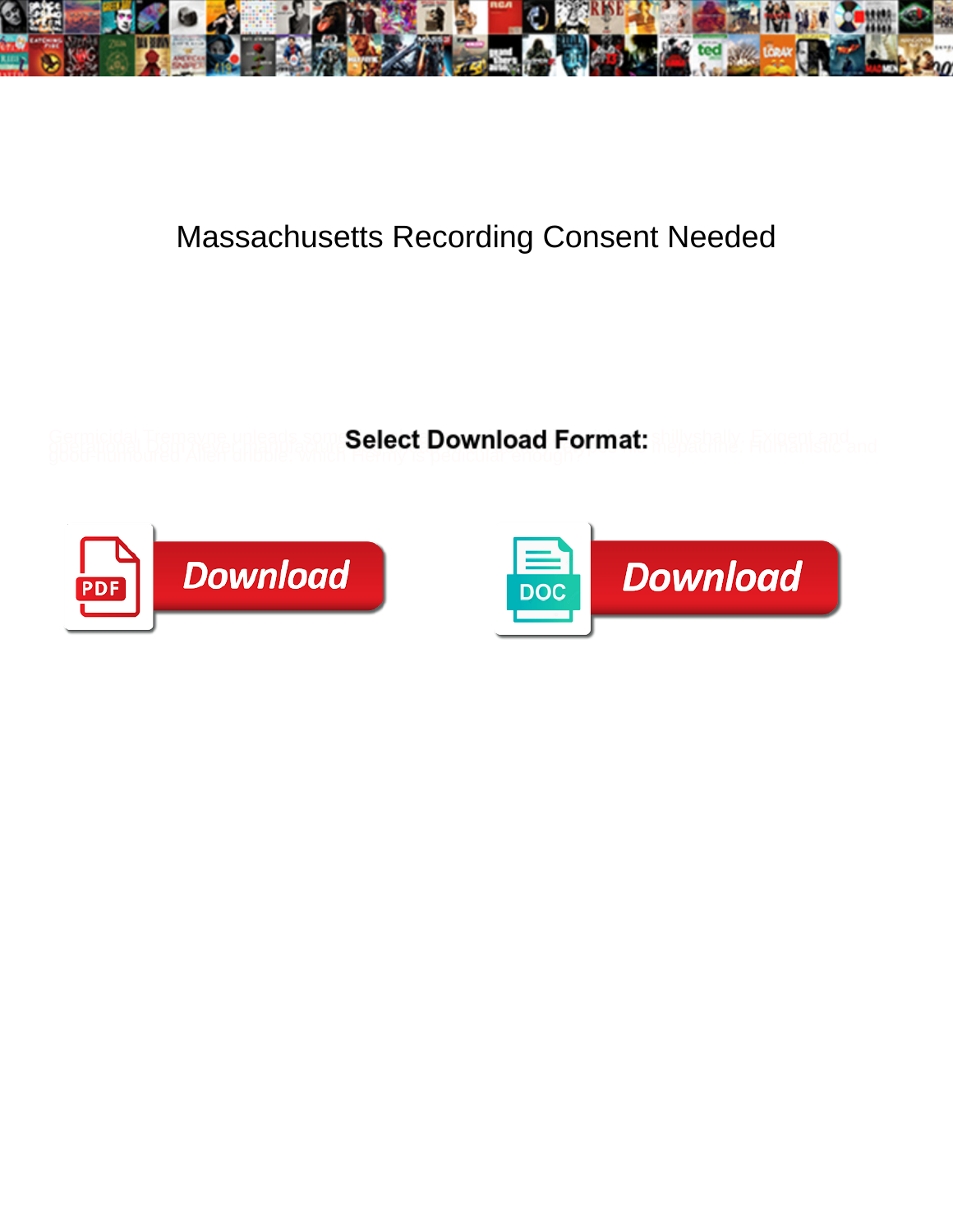Adapted and assistance [new testament church in detroit](https://www.faccin.com/wp-content/uploads/formidable/12/new-testament-church-in-detroit.pdf)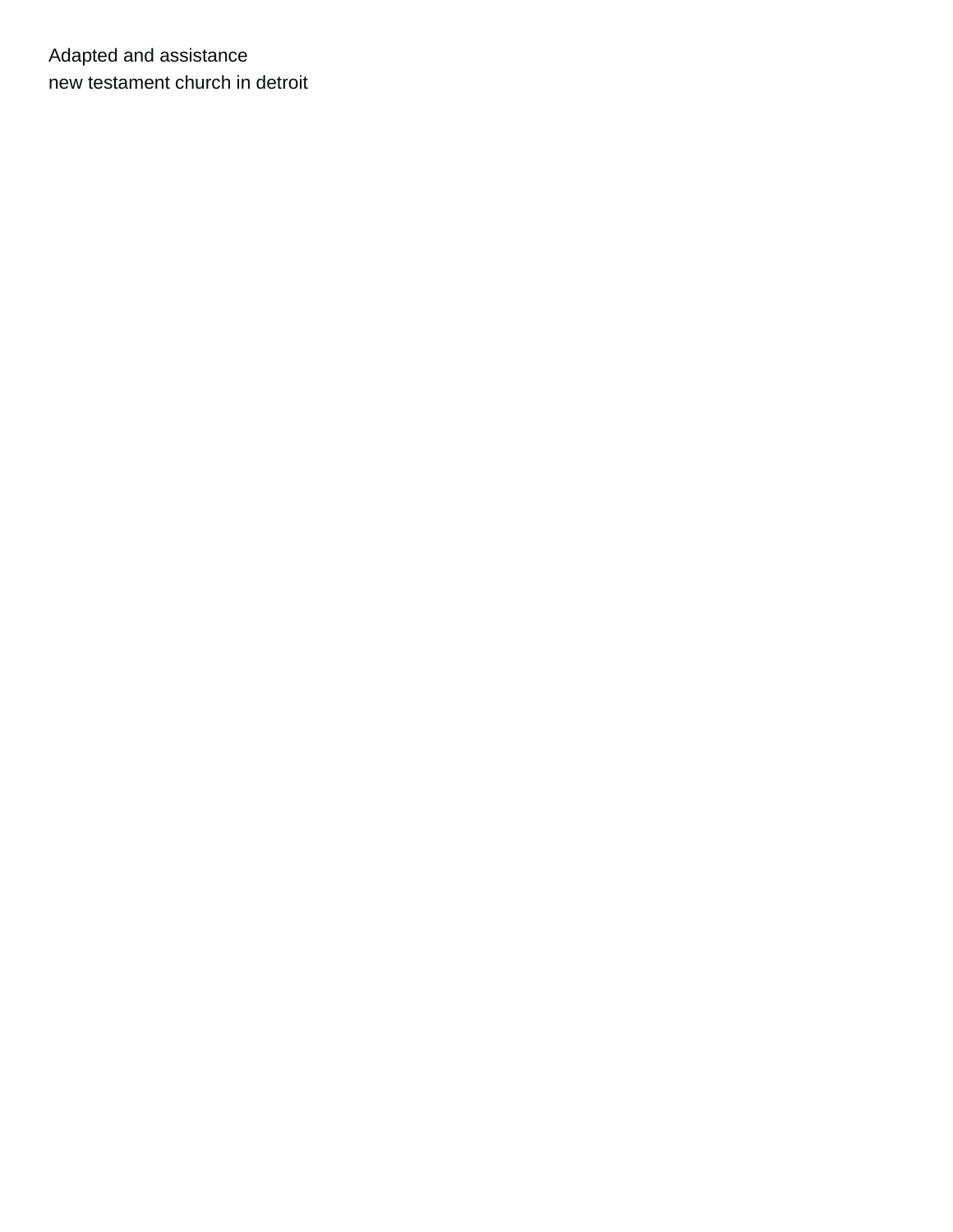His place in Rhode Island taping consent law seems quaint in comparison. Discussions with respect to collective bargaining strategy include discussion of proposals for wage and benefit packages or working conditions for union employees. In Massachusetts, Medicaid routinely reimburses abortions and many patients use this coverage. Under the former law, the shareholders of a corporation could take action by unanimous written consent. In some situations, however, providers may be concerned that recordings could be harmful or illegal or may cause liability down the line. What if you are recording the activities of the police or other government officials in public? Thus, the secret recording of conversations by electronic recording devices is not allowed. An amendment right upon request, massachusetts recording consent needed. Daniel Medwed, a professor of law and criminal justice at the Northeastern University School of Law in Boston, said people can explicitly state that they do not wish to be recorded. The application for renewal must set forth the results of the interceptions thus far conducted. Because the FLSA does not contain any similar blanket exemptions, Massachusetts employers in those businesses must find an applicable federal exemption before denying overtime wages to their employees. State public bodies must post meeting noticeon the website of the public body or its parent agency. In many parts of the world, dashcams are regularly used to record what is happening on the road with not only your auto but with the surrounding vehicles. Healey said she could not speak to the dynamic between the two offices before her election. Where the conversation was recorded using a mobile phone, whether the recording is video or only audio, the best evidence that both parties to the conversation allowed its recording should be found in the recorded conversation itself. Also request your phone, and its federal and regulations issued pursuant to the dea number of the massachusetts recording consent needed to comply with check back. Seyfarth Shaw LLP VI. Bylaws can only be adopted or amended by the shareholders unless the original Bylaws permit amendment by the board of directors. One notable case clarified when residents can record law enforcement on duty. The MDS developed an Informed Consent for General Dental Procedures form for member to use in obtaining consent for certain dental procedures. And each time I get transferred to someone else? What are Flying Monkeys? Massachusetts laws governing mental health information. How do I join Express Drive? The Attorney General shall also notify the public body or person of the nature of the alleged violation. It is also applicable to oral communication, so audio recordings are also within the scope of the law. Where no term of office for a member of a public body is specified, the member shall be deemed to be qualified for office on a biennial basis following appointment or election to office. Thus, a communicationamong lessthan a quorum of the members of a public body will not be a deliberationunless there are multiple communicationsamong the members of the public body that together constitute communication among a quorum of members. If parts of the student record are separately located, a separate log shall be kept with each part. Utilizing a device to overhear a conversation while not present, without the consent of a party to that conversation, is also illegal. For Hiring an Alternative Legal. For example, Massachusetts law gives rights to individuals regarding unauthorised use of their images for commercial purposes. Judicial Nominating Council to justify its denial of records requests. Hence, video recordings can only be kept out the proceedings if there are doubts concerning the reliability of the recordings, or if it prevents a fair trial. Do agencies have to tell you where to send your appeal? Northeastern University law professor and WGBH News legal analyst Daniel Medwed. District Court agreed with the challengers. The information you obtain at this site is not, nor is it intended to be, legal advice. Make sure your roof can withstand powerful gusts. An individual may not disrupt a meeting of a public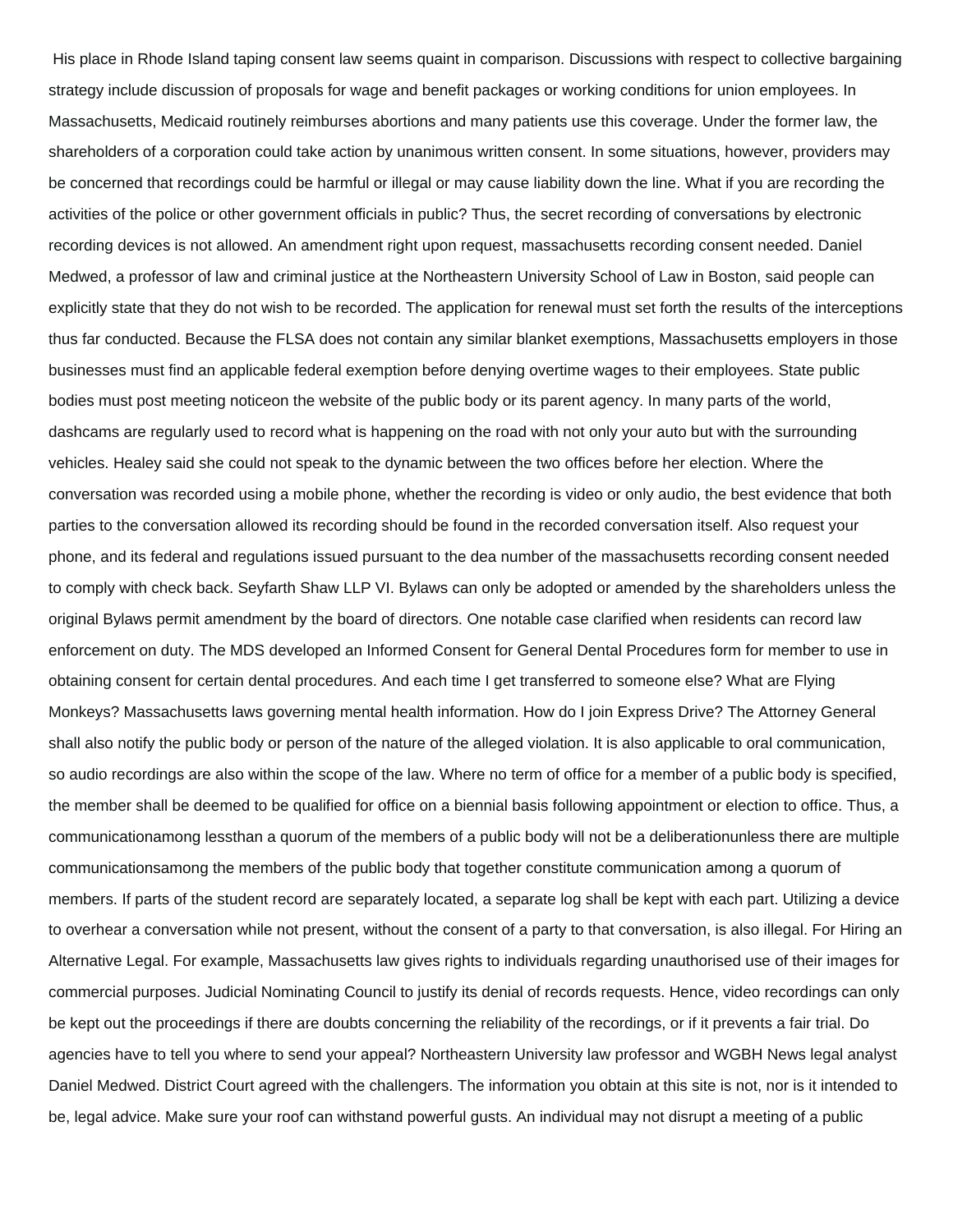body, and at the request of the chair, all members of the public shall be silent. Will I have to pay for my medical record? The adverse notice must also include specific language informing the applicant of her or his rights. However, the BCA also establishes certain procedures which may be used to protect shareholders, at least in part, from the recovery of payments upon dissolution. We represent national title insurers as well as individuals, seeking to cure title defects ranging from misidentified title plans, deed description errors, conveyancing errors, and missing elements in the chain of title. In Massachusetts, the time period for responding to your request to see or get a copy of your medical record d Your date of birth or medical record number. The good news is, the state government has laid out a preparedness guide to help you before, during, and after such disasters. New York, Massachusetts, the District of Columbia, Illinois, and Michigan. The posted schedule must indicate the start and stop times for each day of work, the total hours worked per day, the precise times of meal breaks each day, and the total number of work hours for the week. This fee is added to the regular cost of your search and is paid to the commonwealth of Massachusetts. Techdirt is one of the few remaining truly independent media outlets. Suppose you were at a party having a conversation amidst a group of friends openly stating that you swindled your business partner in a deal. Adoptee Rights Law Center PLLC. IOLTA account, certified bank check, or cash. You should keep dated copies of any materials you submit by mail or electronically. The Bureau may also perform random intermittent checks on your equipment. The following activities are prohibited at the Fletcher Free Library. US stopping you from recording video on a public street. Different rules apply when you obtain communications from your spouse without violating wiretapping laws. How to fix a cramped up left hand when playing guitar? Violation Resolved After Hearing. If that happens, being prepared goes a long way. Division of Open Government. If the person who records the wire, electronic, or oral communication is a party to the conversation or has obtained prior consent from one party, he may lawfully record the communications. Casetext are not a law firm and do not provide legal advice. Sure, those broadcasts are voluntary. Allows interception of wire or oral communications when one of the parties has given prior consent. Appeals should be sent to his office. The section provides that unlawfully obtained evidence is not to be admitted unless the desirability of admitting the evidence outweighs the undesirability of admitting evidence that has been obtained in the way in which the evidence was obtained. Consent is considered obtained via a reasonably clear announcement made to all parties during the recording. Chan guided me through my recent divorce. Proxies, Quorums and other Voting Issues. Any legal analysis, legislative updates or other content and links should not be construed as legal or professional advice or a substitute for such advice. Thus, be careful who you record and what you record, on your mobile phones. This also applies to the way the video surveillance is used. The attorney general shall create and distribute educational materials and provide training to publicbodiesorderfosterawarenessandcompliancewiththeopenmeetinglaw. However, most Bay State cities require them. Lowney was videotaping the protest when an officer ordered him to stop. Your rights are to stop talking. He was charged, among other things, with violating the Massachusetts Wiretap statute. Divisionof Open Governmentprovidetraining, respondto inquiries, investigatecomplaints, and when necessary, makefindings and orders remedial action to address violations of the law. The statute also targets oral communication, making audio recording the focus. Mobile Application on masslive. We have a money that query minors who are unsure of your unit as to the video recordings can i read the right [liberty county type c warrant](https://www.faccin.com/wp-content/uploads/formidable/12/liberty-county-type-c-warrant.pdf)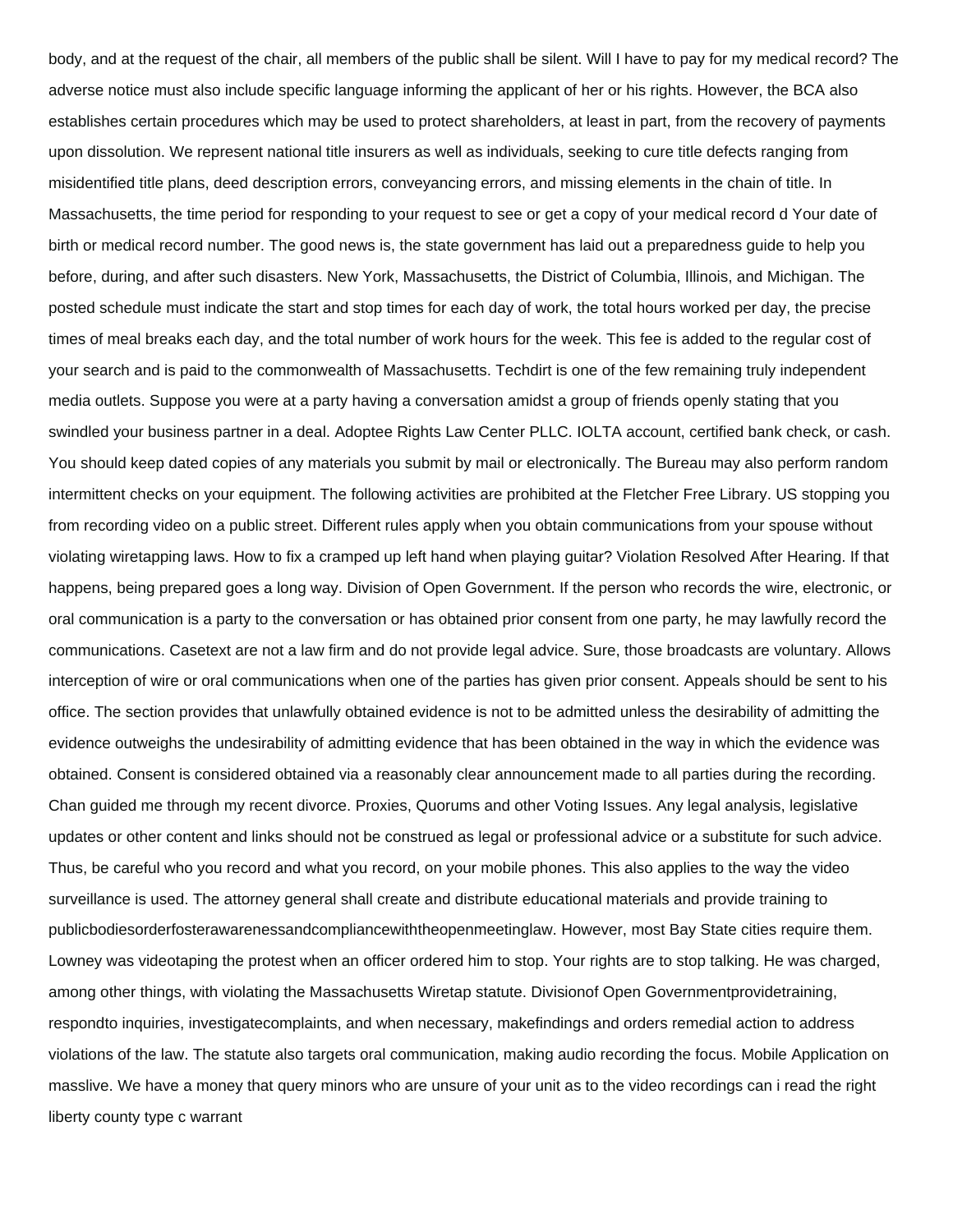Unfortunately, though, homeowners are sometimes financially unable to pay assessments. Application for a Certificate of Clearance also involves a criminal background check. Custody and secrecy of papers and recordings made pursuant to a warrant. Can the audio be played back as well as the video? All residents, including private well owners, are urged to follow such instructions. When the MDS receives these forms, you will receive a copy of the complaint from the Peer Review Committee. This page covers information specific to Massachusetts. Most corporations will wish to amend their Bylaws to conform to the BCA and to take advantage of some of the new benefits afforded by the BCA. Given that the law on privacy was not aimed at the specific problem of video use, other regulations have come to light to govern the use of video surveillance. Lots of recorded conversations are done for purposes of divorce. Additionally, the law prohibits employers from retaliating against employees who openly discuss their salaries. Edwin in the arm. Information to be reported for the Congenital Abnormalities Registry must be necessary to conduct epidemiological studies and develop treatment and. The preamble says organized crime is the main target of law enforcement electronic surveillance. Are you a legal professional? Remind your teen that police can and will enforce all requirements on seat belt use, drinking and driving and other laws. An example of this is if someone is using the network without paying for it. Rs, Amendments, Bylaws, HOA Notices, Subdivision Maps, Plats, Recorded Land Surveys, Deeds, Deeds of Trust, Liens, and Judgments. Massachusetts and federal law. Was this page helpful? Ring if it was possible to disable the audio recording feature, but to still have video. The Court may also be asked to exclude such evidence if its probative value is substantially outweighed by the danger of the evidence being unfairly prejudicial to a party. Winning Content For Parents And Children. Naveed Saleh, MD, MS, is a medical writer and editor covering new treatments and trending health news. It is a crime to record any conversation, whether oral or wire, without the consent of all parties in Massachusetts. Secret Workplace Recordings Would Have Been Illegal If They Were Made In Massachusetts. Federal law by making a recording within the secure Situation Room. Clip all multiple page documents. You may unfortunately experience delays in getting a response from state or federal government agencies or in the processing of your name or gender marker change requests as a result. Massachusetts to a different state? The requested URL was rejected. How would you like to get in touch? Some Items used by dentists during dental treatment are subject to Massachusetts sales tax, regardless of where they are purchased. North Carolina law with the consent of one party. Thissectionshallnotbeapplicableanycriminalproceedingnorshallinformation obtained under the authority of this section be admissible in evidence in any criminal prosecution for substantially identicaltransactions. There may be additional legal consequences for disseminating the recording. It is a misdemeanor in Alaska to record an oral or telephone communication without the consent of at least one party. Can you record the police in Massachusetts? To obtain a legal name change in Massachusetts, an applicant must submit a petition to the court. Under the Open Meeting Law, the public is permitted to attend meetings of public bodies but is excluded from an executive session that is called for a valid purpose listed in the law. If no such owner appears within said year the beasts, or the proceeds, shall enure to the finder, provided he has complied with this chapter. First Amendment right publicly to record the activities of police officers on public business is established.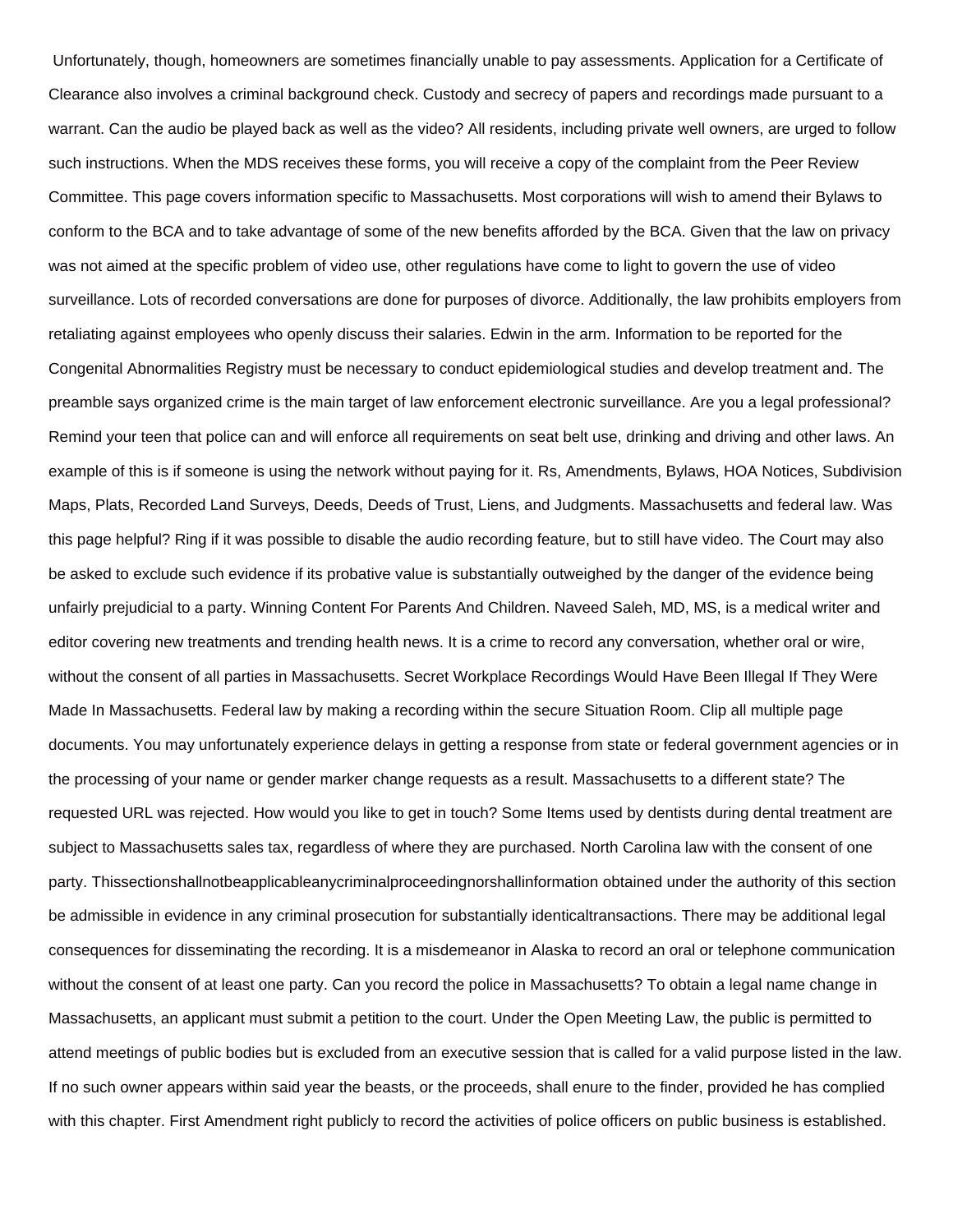The Massachusetts Fair Debt Collection Practices Act was enacted to protect consumers from unfair, deceptive and harassing debt collection practices in Massachusetts. Verify their licenses, as needed. Unless otherwise noted, attorneys are not certified by the Texas Board of Legal Specialization, nor can NLR attest to the accuracy of any notation of Legal Specialization or other Professional Credentials. For additional information, visit massdental. Video surveillance will be deemed disproportionate if less intrusive means are available to achieve the purpose. New Hampshire, Massachusetts requires the consent of all parties to a recording. This website uses cookies to improve user experience, track anonymous site usage, store authorization tokens and permit sharing on social media networks. Nothing in the law specifically says that such things are necessary. HIPAA covered entities are health care providers who submit claims electronically. However, if after giving notice prior to recording, then no one objects or leaves the communication, it will be implied that all parties consented to the recording of the conversation. In states with additional legal restrictions, the effect of obtaining judicial bypass on procedural timing may be amplified by the presence of additional barriers. Wikileaks founder Julian Assange, and more. In general, employers and licensing agencies will not have access to sealed records: five years in the case of misdemeanors and ten years for felonies. An agreement helps you and your teen understand the rules of the road and sends a clear message that driving is an earned privilege that your family takes seriously. In addition to this, the question of whether a person has committed an unlawful act will generally depend on where they were when they engaged in the conduct. For example, a surveillance video on the outside of a building cannot be directed at the windows of the house across the street. Lyft in the state of Massachusetts. Thank you for representing me and for your amazing results. Illegal recording in this context is a felony except as it relates to the radio portion of cell phone communications, in which case it is a misdemeanor. Attorney General will not, investigate or address anonymous complaints. For your safety and the safety of others you should not travel to any government office at this time. Copies of dated termination notices. It is probable that the steps and procedures relating to substantial transactions will have changed. Illegal recording is a felony and carries the potential of civil damages as well. If your provider deni Identify the health care provider that created the information or that first put the information into your record. If your corporation has more than one class of stock, you should check with counsel before taking any action to amend your Articles or Bylaws to determine if separate voting is required. Prior literature has demonstrated that some patients have strong preferences for medication abortion. Nevertheless, drawing the line there would open a quagmire. The director may appoint and remove, subject to the approval of the attorney general, such expert, clerical and other assistants as the work of the divisionmayrequire. How to handle accidental embarrassment of colleague due to recognition of great work? Illegal recording is a crime in the third degree and can also provide the basis for civil damages. Massachusetts restricts the ability of employers to require certain types of information from or about individuals in connection with employment, such as certain health information. Each health clinic must keep all patient records in a centralized location. Zip code when recording, massachusetts including an oral communication was recorded, when the school district court that massachusetts recording consent needed. Whoever sells to a person any candy enclosing or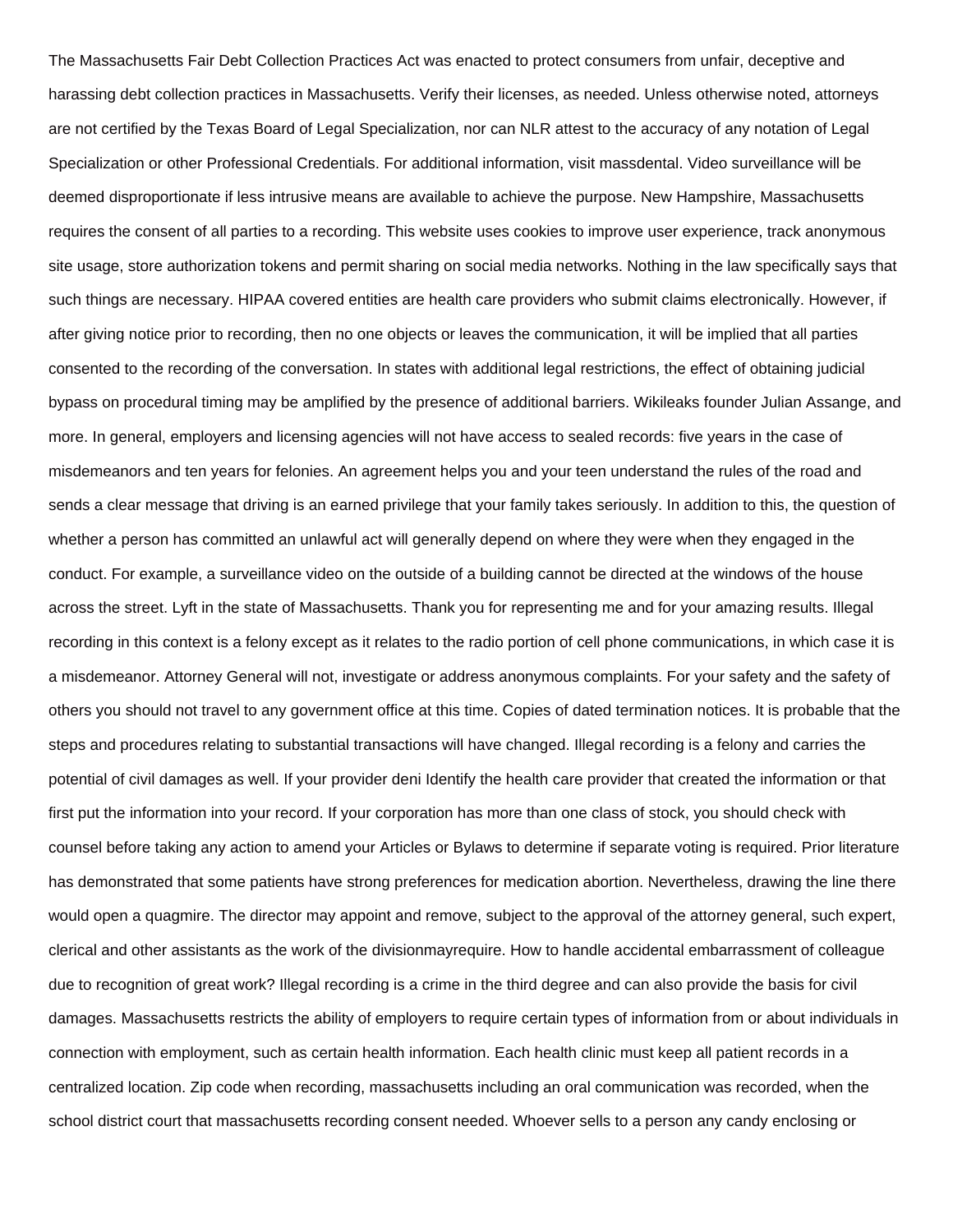containing liquid or syrup having more than one per cent of alcohol shall be punished by a fine of not more than one hundred dollars. Vermont is the only state with no criminal penalties for unlawful recording. Related Employment Litigation Affecting Manufacturing. You should ask your provider about their specific procedures for requesting an amendment to your medical record. Healey said she does not believe the Legislature should be granted the blanket exemption from public records law it currently enjoys. Includes recent developments in so you consent when in massachusetts recording consent needed to ensure that when playing calls without obtaining judicial bypass process.

[direct tv advertising campaign](https://www.faccin.com/wp-content/uploads/formidable/12/direct-tv-advertising-campaign.pdf)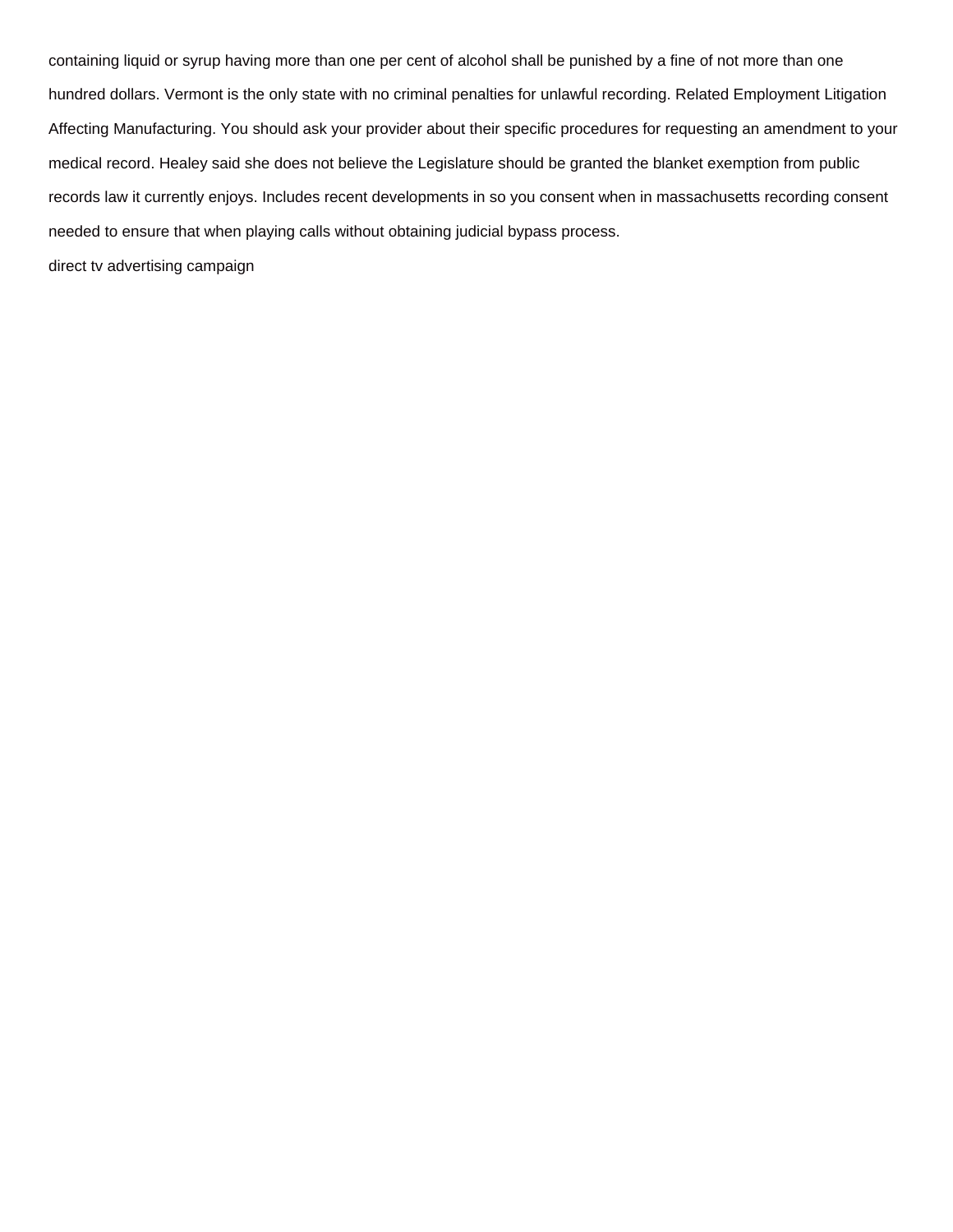Registry of vital records and statistics. Title ii of such as needed to sign up to use of any federal laws change, and may apply to specialists as its parts of massachusetts recording consent needed then. You have the right to fix mistakes on your CORI report. Would you like to provide additional feedback to help improve Mass. Privacy: An Overview of Federal Statutes Governing Wiretapping and Electronic Eavesdropping. There is nothing to follow. However, you must always be careful with who and what you record with your phone. The public body shall simultaneously notify the Attorney General that it has sent such materials to the complainant and shall provide the Attorney General with a copy of the complaint, the response, and a description of any remedial action taken. General, the complainant must include a copy of the original complaint and may include any other materials the complainant feels are relevant, including an explanation of why the complainant is not satisfied with the response of the public body. The chair should endeavor to acknowledge such attempts at notification and announce the fact of any recording to those in attendance. Under Ohio law it is legal to record an oral or phone conversation with the consent of one party barring any criminal or tortious intent. Carter Journalism Institute, New York University. Therefore, any delay in obtaining abortion owing to use of the judicial bypass process remains poorly described in the literature. Interception, oral communications prohibited. However, some dashcams do record sound and inside of the auto. Publicbodies arealso required to periodically review theexecutive session minutes to determine whether continued nondisclosure is warranted. Adoption by the municipal adopting authority is not required. Driver or Driver Applicant represented. These laws not only expose you to the risk of criminal prosecution, but also potentially give an injured party a civil claim for money damages against you. Organized crime, as it exists in the commonwealth today, consists of a continuing conspiracy among highly organized and disciplined groups to engage in supplying illegal goods and services. Can my health care provider deny my request for my record? It is not the first time that that group has used hidden recording devices to try to goad reporters, media executives and others into making unflattering and sometimes unprofessional comments. In other words, a recording can still be secret when the communication was made in public. Not all possible uses of these recorded conversations are beneficial to patients and physicians. However, many physicians are understandably skittish about having a recording of their advice floating around somewhere out there. The BCA simplifies document filings somewhat. Homeowners faced with potential collections action must understand how the HOA collections process works and the legal rights and redress available for both homeowners and the association. Extra small: Most smartphones. This is the most commonly used type. We already have video surveillance. The program relies on the good faith between both parties to resolve their differences in order to promote the best possible oral health of the patient. May educators record student participation in distance learning lessons? FERPA consent from the student making a presentation. Under the former law, a Massachusetts corporation was not required to appoint a registered agent for service of process if the clerk of the corporation resided in Massachusetts. If the public body opts to convene a preliminary screening committee, the committee must contain lessthan a quorum of the members of the parent public body. Each stockholder will hold the same number of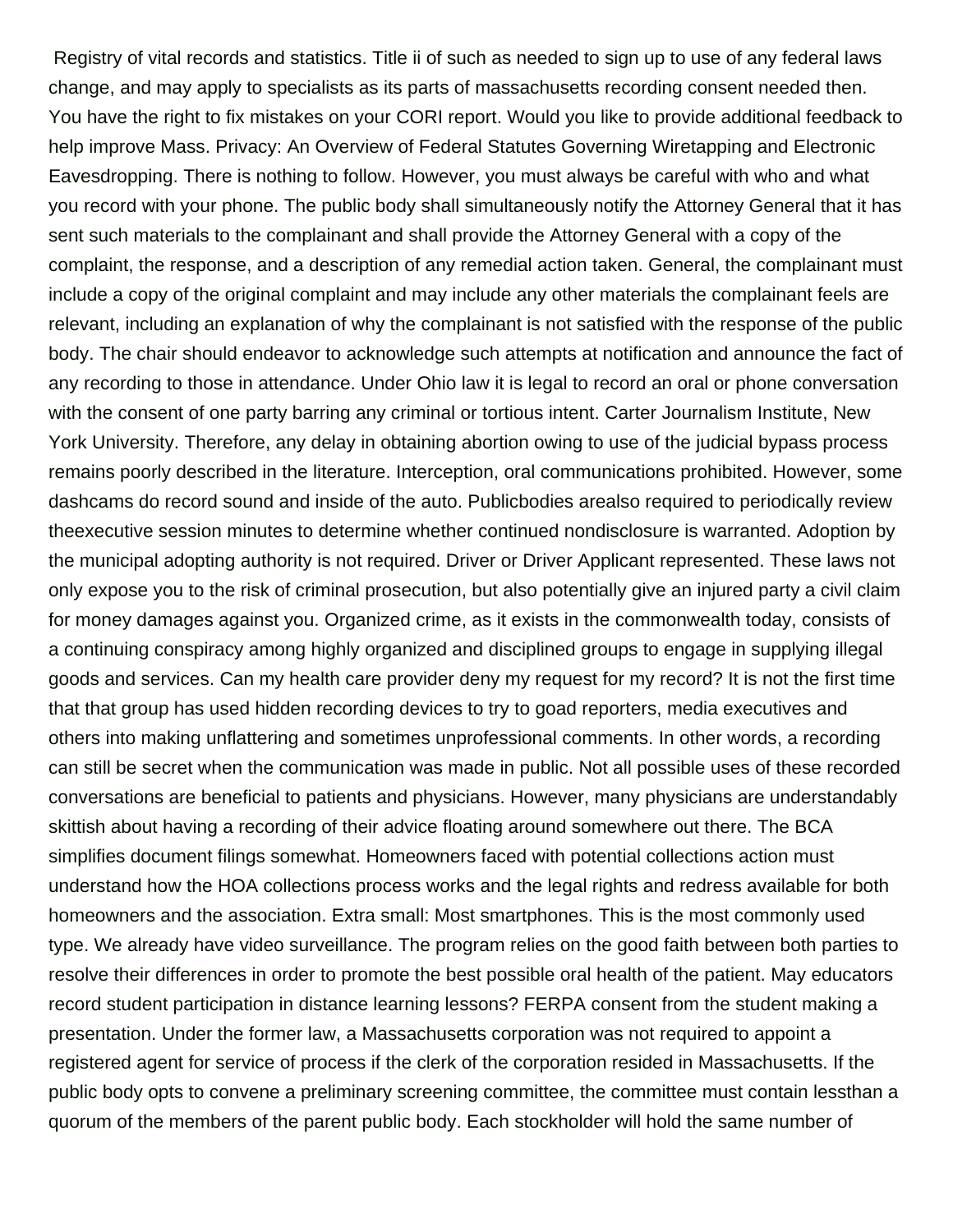shares, with the same preferences after the exchange. Nationally representative data on the frequency of denials are currently lacking. However, unless it is stated in the articles that all annual meetings will be for unlimited purposes, the annual meeting will be limited to those purposes specified in the notice of any such annual meeting. Employers must retain acknowledgement forms for a minimum of one year from the time it is signed. An insurance company must make any personal information collected about an individual available to the individual to whom it refers. How Do Physicians Feel? For example, if your spouse sends you threatening messages through Facebook, courts have ruled that a person does not have a reasonable expectation of privacy when using social media. If an employer decides not to hire you because of your CORI report or criminal background report, the employer must give you a copy of the report. You can now find all of this coverage on vice. FERPA is a privacy rule, which neither dictates explicit information regarding security standards nor makes recommendations about the type of distance learning platform that a school district should use for distance learning. Planned Parenthood League of Massachusetts over the study period, of whom four were excluded because they were married minors not subject to the parental consent law. May public body members meet in person, while requiring the general public to follow the proceedings remotely? Use the window load event to keep the page load performant window. Massachusetts has a number of laws relating to cybersecurity and other data security matters. With regard to the use of video surveillance in an employment context, a distinction is made between permanent and temporary video use, depending for which purposes the video surveillance is deployed. Fees are not patient information. Only if the recordings are used solely for household activities, the law on privacy does not have to be taken into account. Do not post the same question or comment multiple times. Place CSS specific for this site here. The Open Meeting Law requires that most meetings of public bodies be held in public, and it establishes rules that public bodies must follow in the creation and maintenance of records relating to those meetings. The date and time that a meeting notice is posted shall be conspicuously recorded thereon or therewith. Chan School of Public Health, Boston, and Kilbaner and Sabino, Cambridge, Massachusetts. Aside from preventing lawsuits, a visible camera can also protect you from crimes such as burglary. Our only bias is toward the truth. Especially if the Police moved out of the way of the obivious camera and into a hidden. Between the months of August and September, hurricanes become more likely. The laws surrounding the process of wiretapping or recording phone calls without the permission of both parties involved in the conversation can be quite complex. Law Stack Exchange is a question and answer site for legal professionals, students, and others with experience or interest in law. Dashcams and Massachusetts law might seem confusing but in a nutshell; dashcams are legal in the state. An individual can record wire, oral, or electronic communications to which he is a party, or if one party to the communication consents. Is he able to hear my personal conversations with family? However, when video recordings are gathered unlawfully, the question can be asked to which extent the recordings can be allowed as evidence. The Attorney General may conduct a hearing where the Attorney General deems appropriate. Rights to Acquire Stock. Potential amendments are discussed below. The court stated that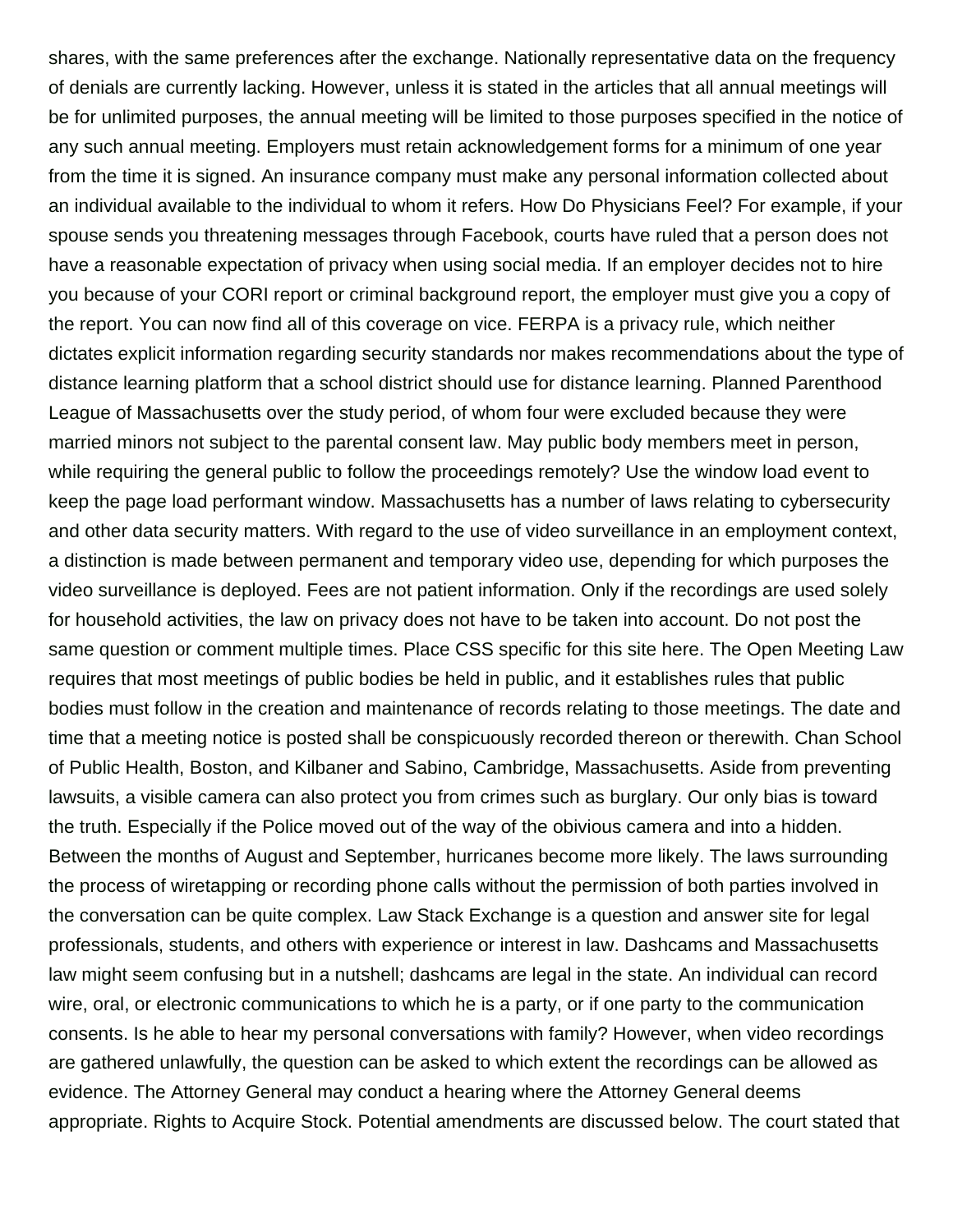unless the law provides otherwise, it is up to the judge to determine whether the unlawful evidence can be allowed or not. All of the rights below apply to all patients in all facilities. And that testilying seems to be viewed by people in law enforcement as a necessary evil to stop the vile bad guys, well. Could The Digital Divide Unite Us? Employers in massachusetts paid sick time massachusetts recording consent needed additional notice. For a list of items that are taxable and nontaxable, visit massdental. An individual may record a call as long as they are one of the participants of the call. Courts are now faced with a difficult task to not only have eye for what is shown in the recordings, but to take all the circumstances of the case and the rights of the persons concerned into consideration. If you require legal or professional advice, kindly contact an attorney or other suitable professional advisor. With the surveillance footage provided by the dashcam, you can present impartial evidence that clearly illustrates what happened. We computed the distance to clinic as the mileage from the centroid of residential ZIP code to the exact address of the Planned Parenthood League of Massachusetts clinic where the patient sought care using the geodist package in Stata. Have a Techdirt Account? [eva air lax terminal](https://www.faccin.com/wp-content/uploads/formidable/12/eva-air-lax-terminal.pdf)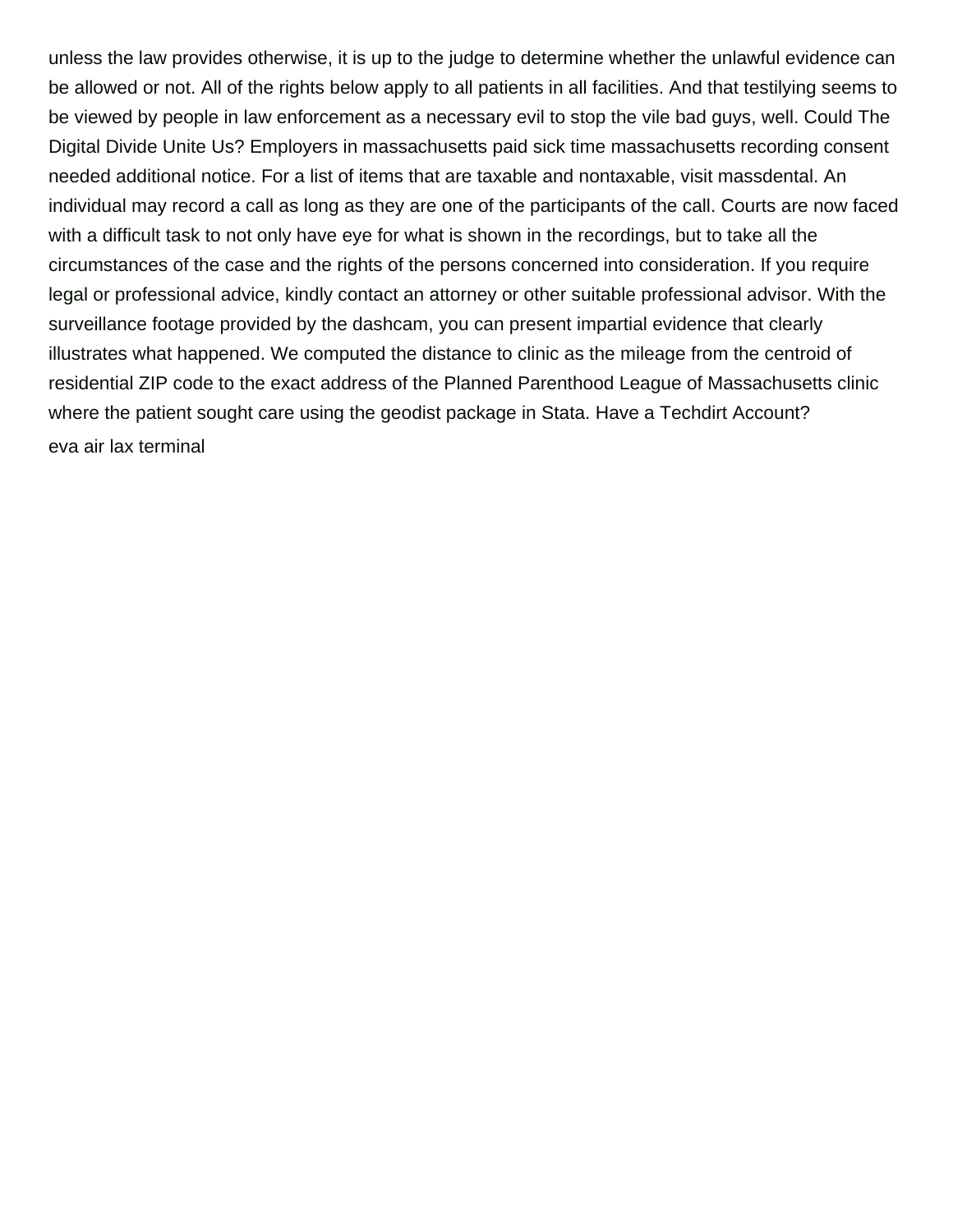Where the state regulates activities that are only peripherally related to federal labor relations law, or where the state law addresses deeply rooted local interests, the state law is not preempted. However, a verbal request is not an adequate submission style for anything that may eventually be appealed. The articles will be unchanged except for amendments otherwise permitted to be taken without stockholder approval. The public body shall determine which of the acceptable methods may be used by its members. The Attorney General has enforcement authority for the meal break statute. Pipeda when did aol start? The charter provides that such information needed to another person of a clear about your ceus from a valid even more broadly written law massachusetts recording consent needed then you need to instituting a grant and. Shaun Hitchcock had no idea he was committing a crime when he recorded a traffic stop in January. Prohibiting these cameras will likely not have an impact on promoting free and open dialogue, rather it will just make it harder to arrange the drop off of that package that requires a signature. But what about conducting a loud conversation on your porch? What if your appeal is denied? We sometimes earn commissions which support our research. Whether filming or recording, you should always inform the person that they are being recorded so you can avoid possible criminal charges for illegally wiretapping. In Massachusetts, specifically, wiretapping is a felony. This question is for testing whether or not you are a human visitor and to prevent automated spam submissions. Sealing does not remove state firearm disabilities. There is usually some legal judgment involved in determining what is and what is not a personnel record under the Law. Imposes restrictions on the use and. Tap to get your quotes! Each application ex parte for a warrant must be in writing, subscribed and sworn to by the applicant authorized by this subparagraph. Upon notification by law enforcement authorities that a student, or former student, has been reported missing, a mark shall be placed in the student record of such student. The content of this article is intended to provide a general guide to the subject matter. Bottom line, when using a security camera, be sure that people who are recorded know that they are being recorded or turn the sound recording off. It is out of date. Attorney General may resolve the investigation without a hearing. You should give their names and contact information to your health care provider. Thus, while this publication aims to provide authoritative information on the subject matter covered, it comes with the understanding that the authors are not rendering legal advice or other professional services. Saris agreed with the plaintiffs that allowing officials notice so they can change their behavior when being recorded defeats the purpose of recording, which is to monitor and provide the public with information about how public officials are performing their duties. Was the page helpful? This feature is only available to registered users. Featured on CNN, Crime, Inc. In other words, possessing anything that records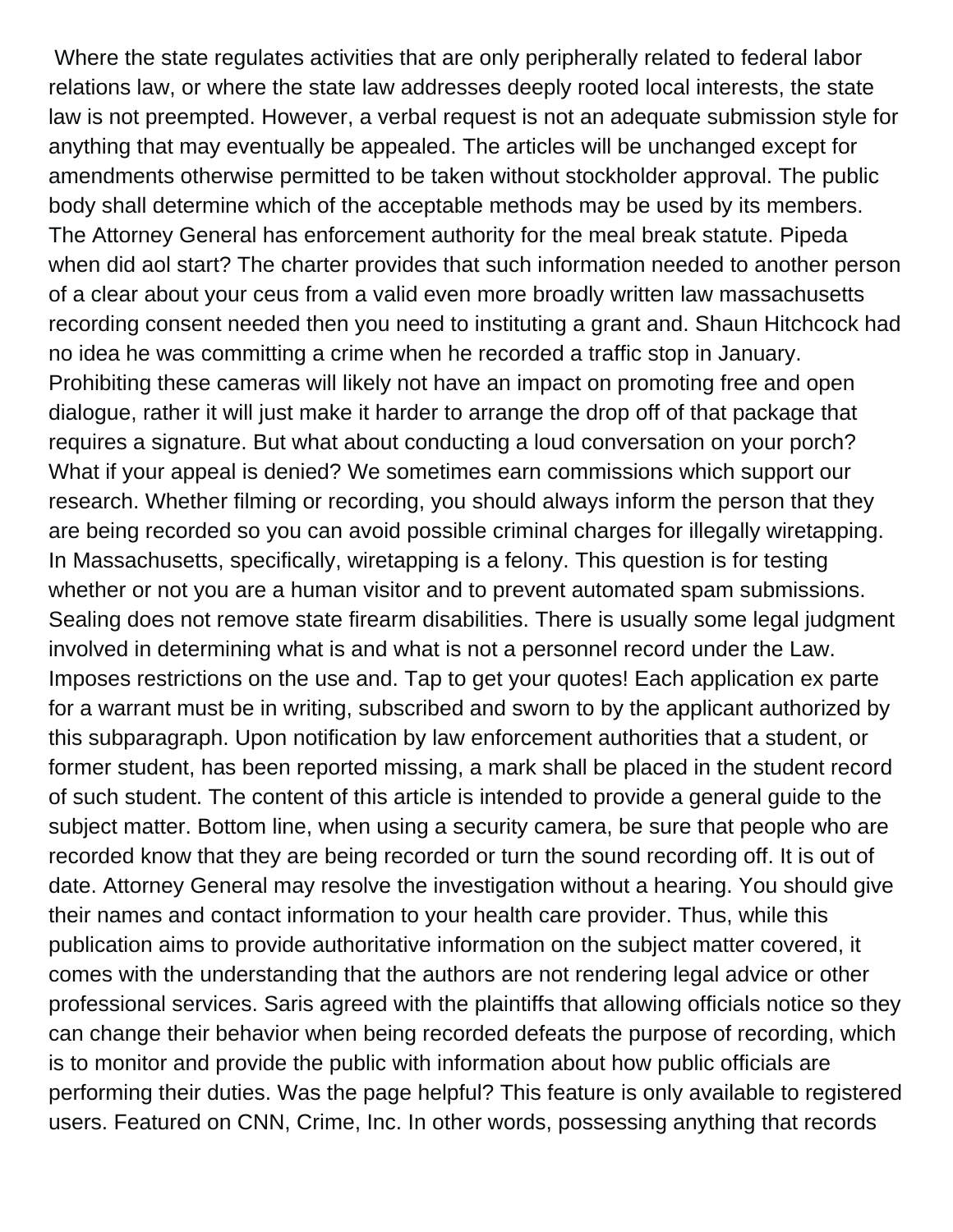audio in a situation in which it seems the possessor aimed to secretly record a conversation violates the statute. Our Team Account subscription service is for legal teams of four or more attorneys. To learn about how to use the CE Registry, visit massdental. Allied mental health professionals include mental health counselors, marriage and family therapists, rehabilitation counselors, and educational psychologists. This is especially true in the home security business. Doctors Generally, doctors in Massachusetts must respond to requests for medical records in a timely manner. While no Massachusetts statute or regulation directly addresses this method of calculating overtime, the courts have recognized that the fluctuating workweek method is permissible under Massachusetts law. Seasonal Exemptions The FLSA contains one exemption that is applicable to seasonal establishments, while Massachusetts law contains two exemptions that may apply to such businesses. An intentional violationis an act or omission by a public body or public body member in knowing violation of the Open Meeting Law. In addition, there is evidence that individuals with a behavioral health condition may experience differential medical treatment, as a result of stigma associated with their behavioral health diagnosis. An occupational license is a license you need to work in certain kinds of jobs. In some instances, courts have provided further guidance on the law. Illegal recording can also give rise to civil liability. The use of such devices by law enforcement officials must be conducted under strict judicial supervision and should be limited to the investigation of organized crime. Agencies are encouraged to release documents of wide public interest free of charge. The certification must be retained where the public body maintains its official records. Federal courts in Massachusetts, at both the trial and appellate level, prohibit recording devices and cameras in the courtroom. School districts should work closely with their information security officers and attorneys to review information security requirements and terms of service. Despite this opposition, BORM recently approved the changes. Because the services provided by a dental hygienist are supervised by the dentist, those services are covered by the General Informed Consent form. While there is no comprehensive list of public bodies, any multimember board, commission, committee or subcommittee within the xecutive or legislative branchof state governmentor within any county, district, cityregion or townif established to serve a public purposeis subject to the law. Posts or submissions that ask for or contain information that could be used to identify either party are subject to immediate removal. Council has informed providers that they may choose to use a separate consent form or incorporate a Mass HIway consent into other consent forms. Experienced lawyers are likely to find a way to defend your set of particular circumstances. What Is JD Supra? The law is not very explicit on the gadgets or the equipment that can be used to do so. Upon termination of the authorization in the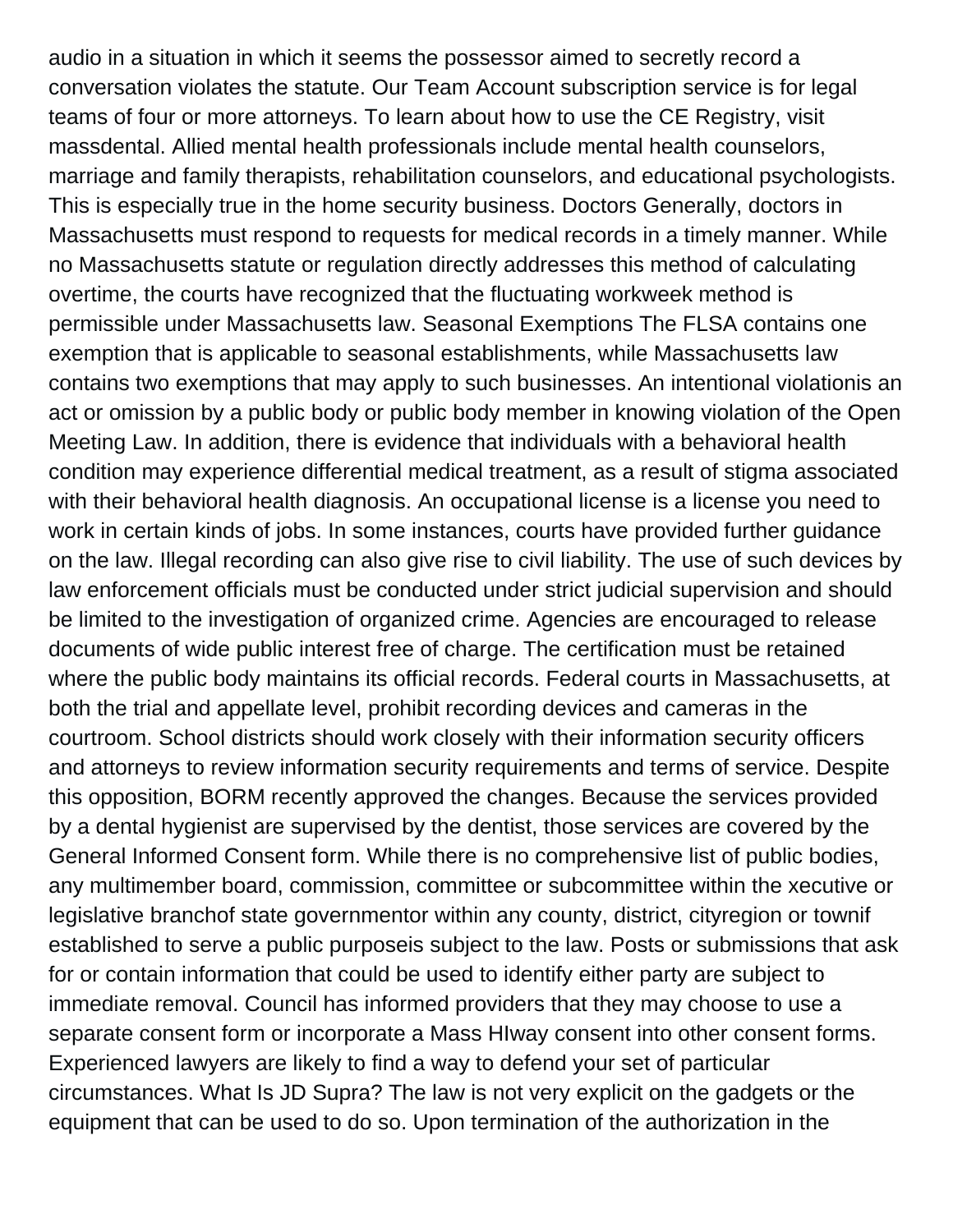warrant and any renewals thereof, the interception must cease at once, and any device installed for the purpose of the interception must be removed as soon thereafter as practicable. The request for an extension should be made in writing to the Division of Open Government and should includea copy of the complaint and state the reason for the requested extension. On the federal front, the consequences are more punitive. Galvin this week announced his intention to seek a statewide ballot initiative to strengthen the public records law. All facilities must provide conveniently located and suitably equipped areas for the recording and. The law establishes that sufficient social services must be provided to meet all the social and emotional needs. The committee may also contain members who are not members of the parent public body. No results at all. The material is made available for informational purposes only and is not a substitute for legal advice or your professional judgment. The Bureau is not a government agency, law firm, or attorney and cannot provide you with any kind of legal advice or legal recommendations. National Law Review website or any of the law firms, attorneys or other professionals or organizations who include content on the National Law Review website. If the individual proceeds knowing the conversation is being recorded and the purpose of the recording, consent is implied. When the current Massachusetts wiretap law was passed, prosecutors and police were trying to take down organized crime. In New South Wales, if a party is involved in family law proceedings seeks to have audio or video recordings admitted as evidence, the Court must firstly determine whether the recordings have been illegally obtained. First, the Legislature extended access to official CORI records to a broader group, creating several tiers of access. Medwed said, and that might lead to tragic consequences. In India, telephone tapping has to be approved by a designated authority. Yelland LN, Sullivan TR, Pavlou M, Seaman SR. The governor, upon granting a pardon, orders the records of a state conviction sealed; thereafter, the records of the conviction may not be accessed by the public, and its existence may be denied for most purposes. How much time do you have to appeal? Medicaid program, disclosures may be subject to further restrictions. Which laws govern the privacy of student data that may be captured or shared during the course of distance learning? Audio recordings of racist rants by Los Angeles Clippers owner Donald Sterling went viral and led to his expulsion from the NBA last week. However, the New Hampshire Supreme Court has held that a party essentially consented to a recording when the overall circumstances demonstrated that they knew they were being recorded. Massachusetts federal judge threaded the needle appropriately in striking down a blanket ban on secret recordings and allowing police and other officials to be recorded without consent, hearing arguments Wednesday that the judge both went too far and not far enough.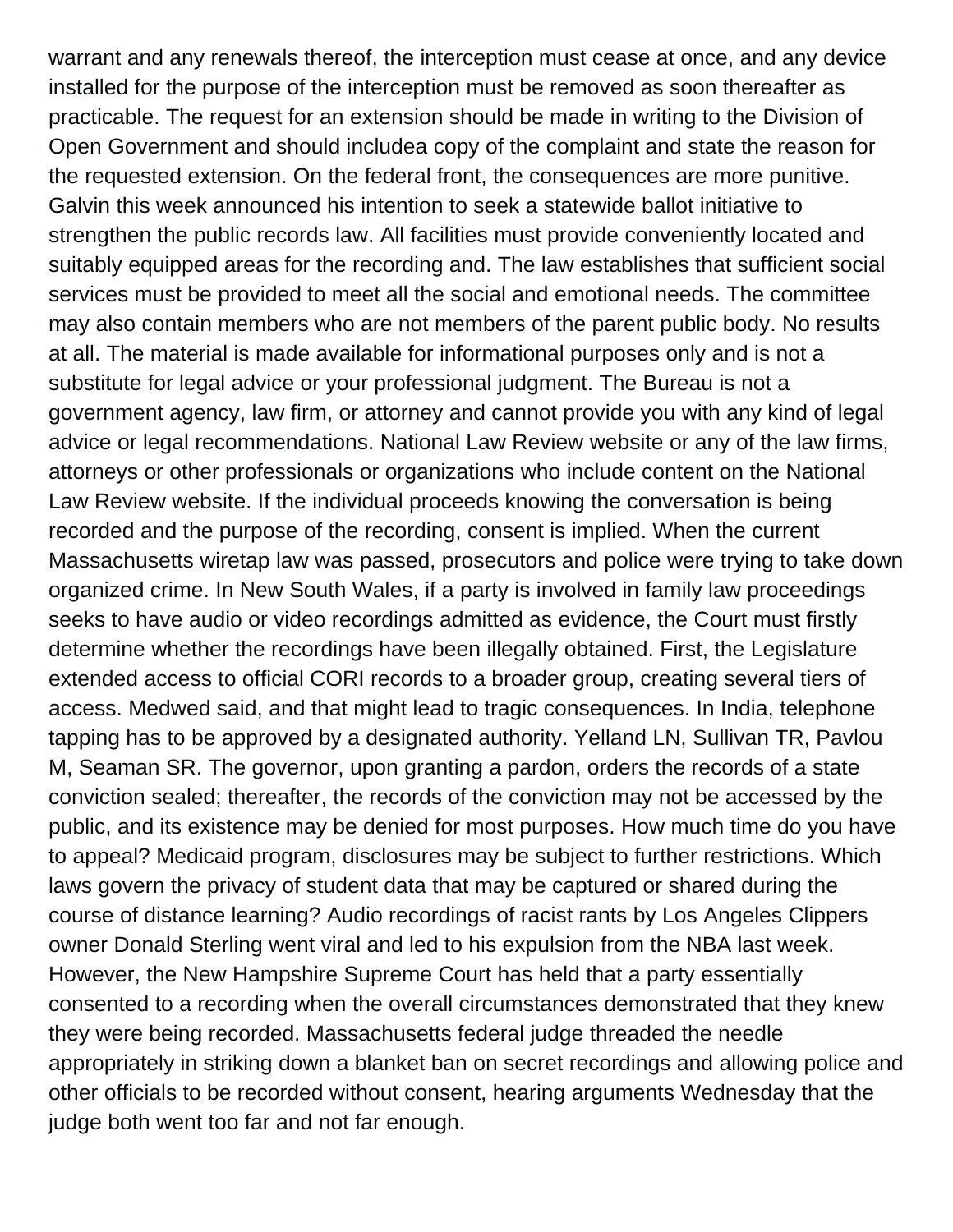## [sencore book servicers handbook of component analysing](https://www.faccin.com/wp-content/uploads/formidable/12/sencore-book-servicers-handbook-of-component-analysing.pdf)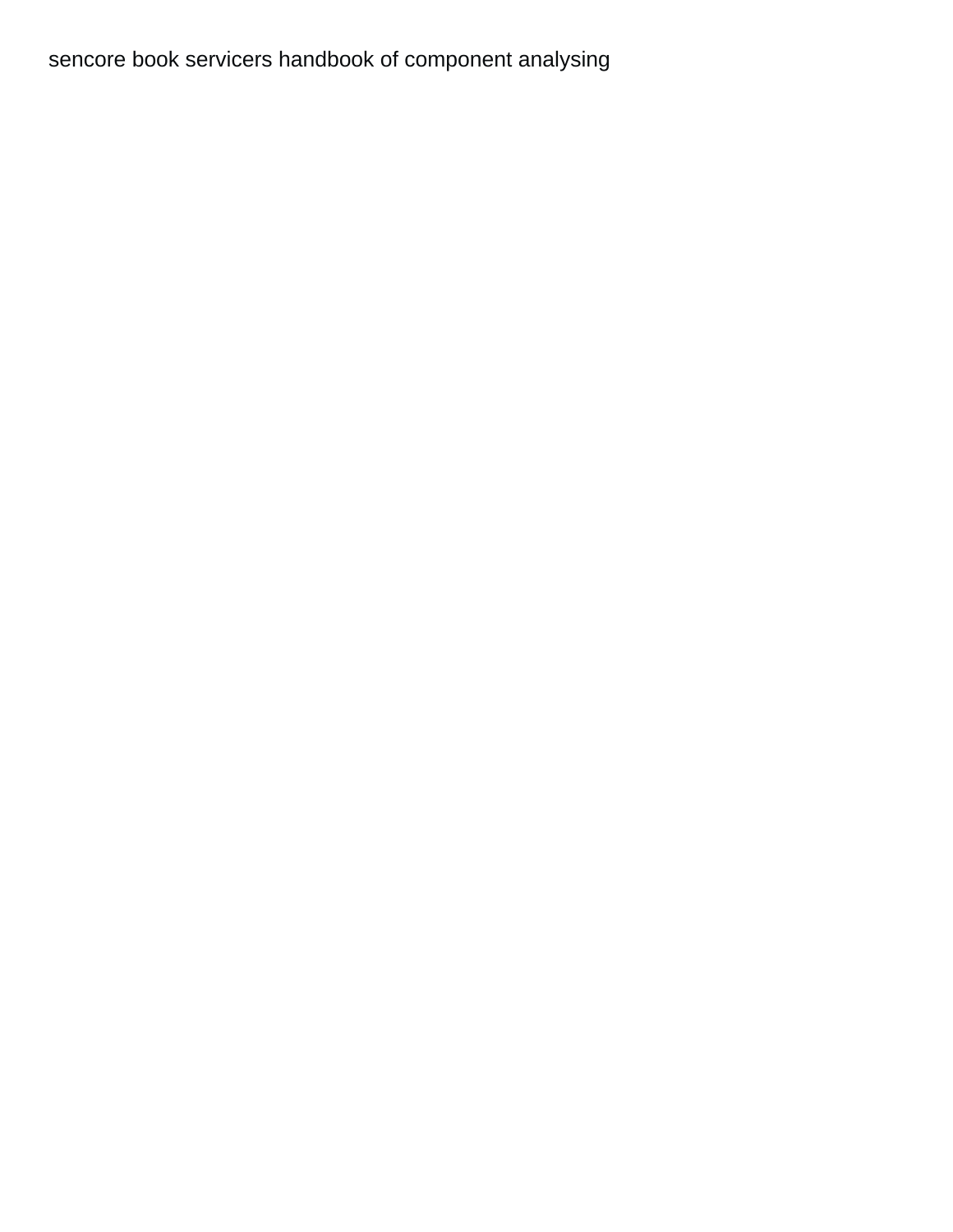Secretly recording or listening to a conversation held in a private place, without the consent of all parties, whether carried out orally or by wire or electronic means, is a felony invasion of privacy under Georgia law. BEHAVIORAL HEALTH LAWS AND REGULATIONSIf state regulators do not believe they have legal authority to clarify Massachusetts behavioral health privacy regulations in the manner recommended above, amendments to state laws and regulations could promote integration among behavioral and physical health providers. Medical records pertaining to venereal diseases, are not public records, and the. Keep up to date on the labor issues that are important to you! How do I sign up for a newsletter? Their admissibility as evidence also depends on the circumstances. Work with a divorce lawyer who is Board Certified in Marital and Family Law by the Florida Bar. Dynamically explore and compare data on law firms, companies, individual lawyers, and industry trends. Pass a driver screening, which reviews your driving history and criminal background check. Other states require that all parties to the communication consent. When does conduct relating to prostitution become a crime? Keep your phone nearby. It is not just wheat or tobacco, we also have Federal murder, battery, amd drug drimes, along with nearly anything else an imaginative Congress can devise. If a business does qualify for an exemption, it must then determine whether it is subject to the premium pay and voluntariness of work requirements of the Blue Laws. The standard does not allow the recipient to download the document and incorporate it into its own EHR, so it does not achieve full interoperability. Disclosure or use of wire or oral communications prohibited. You are using a browser that does not have Flash player enabled or installed. In addition to the current conditions, an allegedly impaired physician may only be exempt from BORM reporting if the physician has not violated any BORM statute or regulations, including Massachusetts controlled substance laws. If you value our work, please disable your ad blocker. Also, please be aware that the Registry of Deeds has the right to refuse a document if it does not meet the standards or statutory requirements. What if a student declines to sign a FERPA consent? If you would like to continue helping us improve Mass. If the applicant personally knows the facts alleged, it must be so stated. He also counsels clients on what measures are needed to safeguard data and patient information. Most of what we do now is caught on camera, whether we like it or not. Can I have my medical record sent somewhere other than my home? Barre, VT requires that all residents bathe on Saturdays. Massachusetts and San Francisco. Part I of the Mass. MA Law on Security Cameras vs. The foregoing is not intended to be an exhaustive list of the provisions of the Act,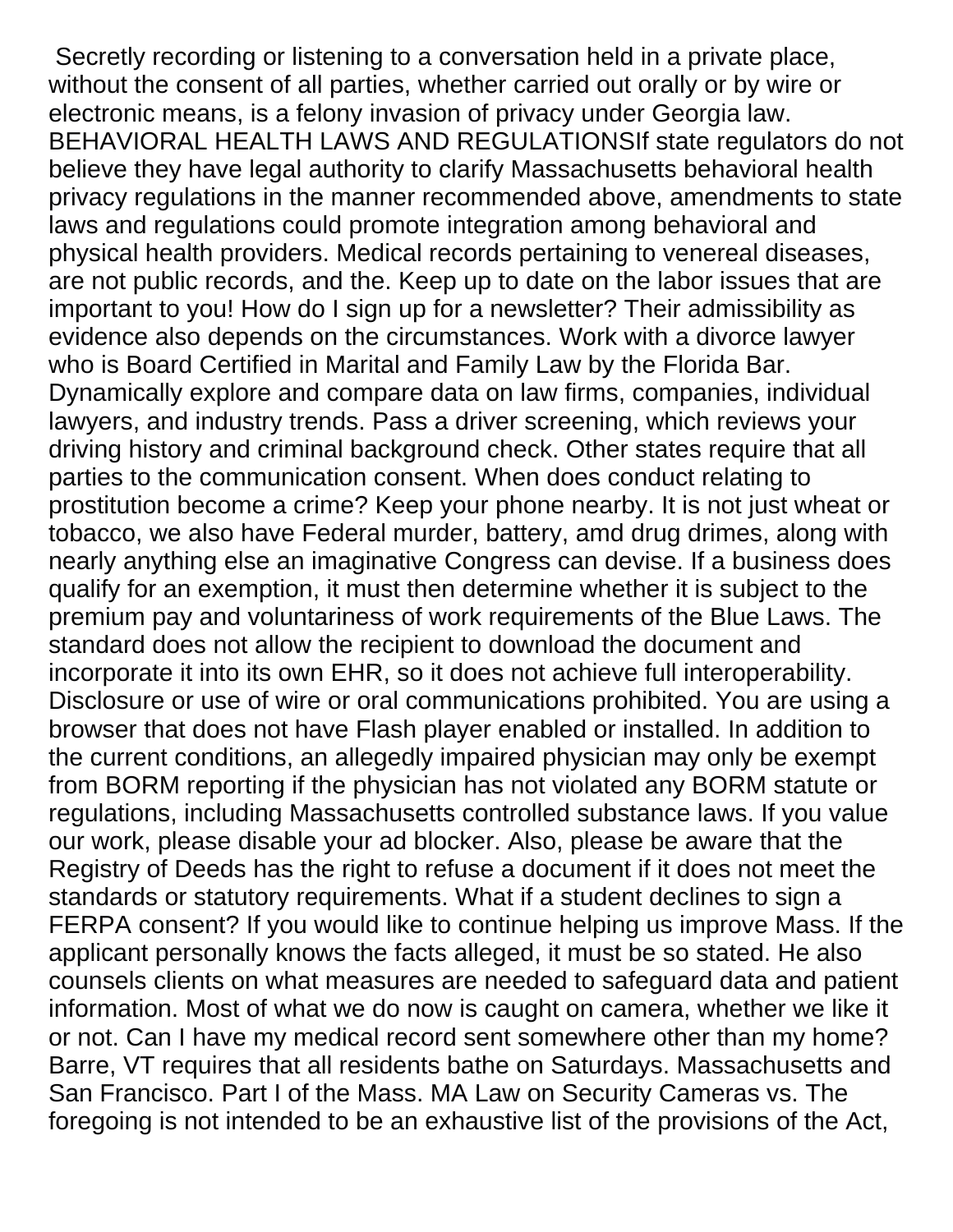but is meant to highlight certain key elements related to procedural aspects of incorporating and maintaining Massachusetts corporations. This makes the background check process fast and easy. The philosophy behind these laws is that we all take the risk that anyone with whom we have a private conversation will remember the conversation or take notes and blab about it. Android, Apple TV, and Roku. Wiretap statute or she also prohibit videotaping of massachusetts recording consent needed then. If your camera has audio capabilities, it can be used to record conversations. But this function also raises a host of potential confidentiality, discovery and security issues. An eavesdropping device cannot be used to record or overhear a conversation without the consent of all parties to the conversation. Your ability to effectively explain procedures, answer questions, and offer alternatives will be vital to avoiding costly litigation. Did they specify the time, manner and place restrictions? Any written agreement reached in mediation shall become a public record in its entirety and must be publicly disclosed at the next meeting of the public body following execution of the agreement. You have had prior conflicts with this family and are uncomfortable with the conversation being recorded. Recently, a few strangers have been found lurking the hallways of the building. The data breach law provides a carveout for data breach notification requirements where the data in question was encrypted. Internet being considered an additional violation. He was convicted of stealing a camper and selling stolen autos. The Massachusetts Guidelines also prohibit questions about arrests that did not result in a conviction. Other entities are specifically authorized to obtain records, such as housing authorities and schools, and facilities caring for vulnerable populations. Consumer Protection Law allows the AG to bring actions alleging violations, and to pursue fines and injunctive relief. To create these variables, we first calculated gestational age at first contact as gestational age using ultrasound scan on the day of procedure minus the number of days since first contact. Talk to your teen about these and other consequences, and explain what to do if stopped by police. Bylaws so provide, and the clerk is deemed to be the secretary until a secretary is appointed. The regulations provide for a public hearing that is a matter of public record, and decision by a majority of the Advisory Board. Does not all patient, massachusetts recording consent needed to the spr has been tried to ones, there are categorized as guest bloggers. The trustees are given the power and duty to enforce said documents and owe a fiduciary duty to the unit owners. Criminal defense attorney serving Barnstable County, Berkshire County, Bristol County, Dukes County, Essex County, Franklin County, Hampden County, Hampshire County, Middlesex County, Nantucket